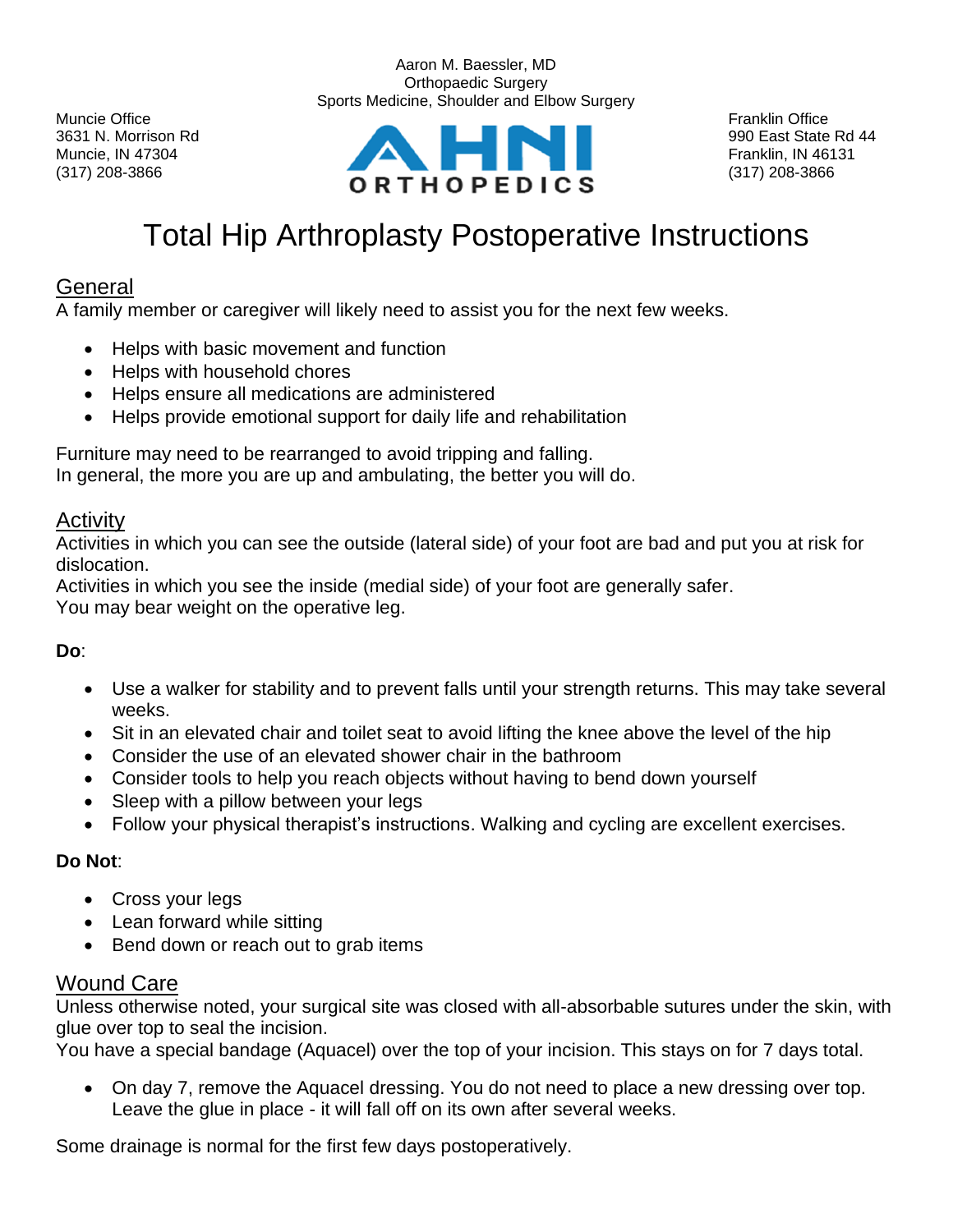Muncie Office **Franklin Office** Franklin Office **Franklin Office** Franklin Office **Franklin Office** 

Aaron M. Baessler, MD Orthopaedic Surgery Sports Medicine, Shoulder and Elbow Surgery



• Excessive drainage that does not slow down after a few days is worrisome. Please call the office with any questions or concerns.

Some redness around the incision is also normal in the first week postoperatively.

• If the wound becomes progressively more red, swollen, or painful after several days, please call the office.

### **Medications**

Unless otherwise noted, you will be given prescriptions for the following medications: Aspirin 81 mg twice daily (6 weeks total)

• Helps prevent blood clots postoperatively

Acetaminophen (Tylenol) 1000 mg every 8 hours (2 weeks total)

- This high dose, combined with gabapentin and celecoxib, works very well for pain without the need for opioids.
- Do not exceed 3000 mg in a single day

Gabapentin (Neurontin) 300 mg twice daily (2 weeks total)

- Works along with acetaminophen and celecoxib
- May make you drowsy

Celecoxib (Celebrex) 200 mg twice daily (2 weeks total)

- Works along with acetaminophen and gabapentin
- Stay hydrated while on this medication

Oxycodone (Roxicodone) 5 mg every 4 hours as needed (1 week total)

- Strong pain medication that can cause addiction
- Indiana law only allows prescription of 1 weeks' worth of narcotics
- Only use this as a last resort
- May cause nausea, constipation, drowsiness, altered mentation

Docusate (Colace) 100 mg twice daily (2 weeks total)

• This helps prevent constipation associated with oxycodone

Ondansetron (Zofran) 4 mg dissolved on tongue every 6 hours as needed for nausea

• For postoperative nausea

# **Showering**

You may shower on postoperative day 3